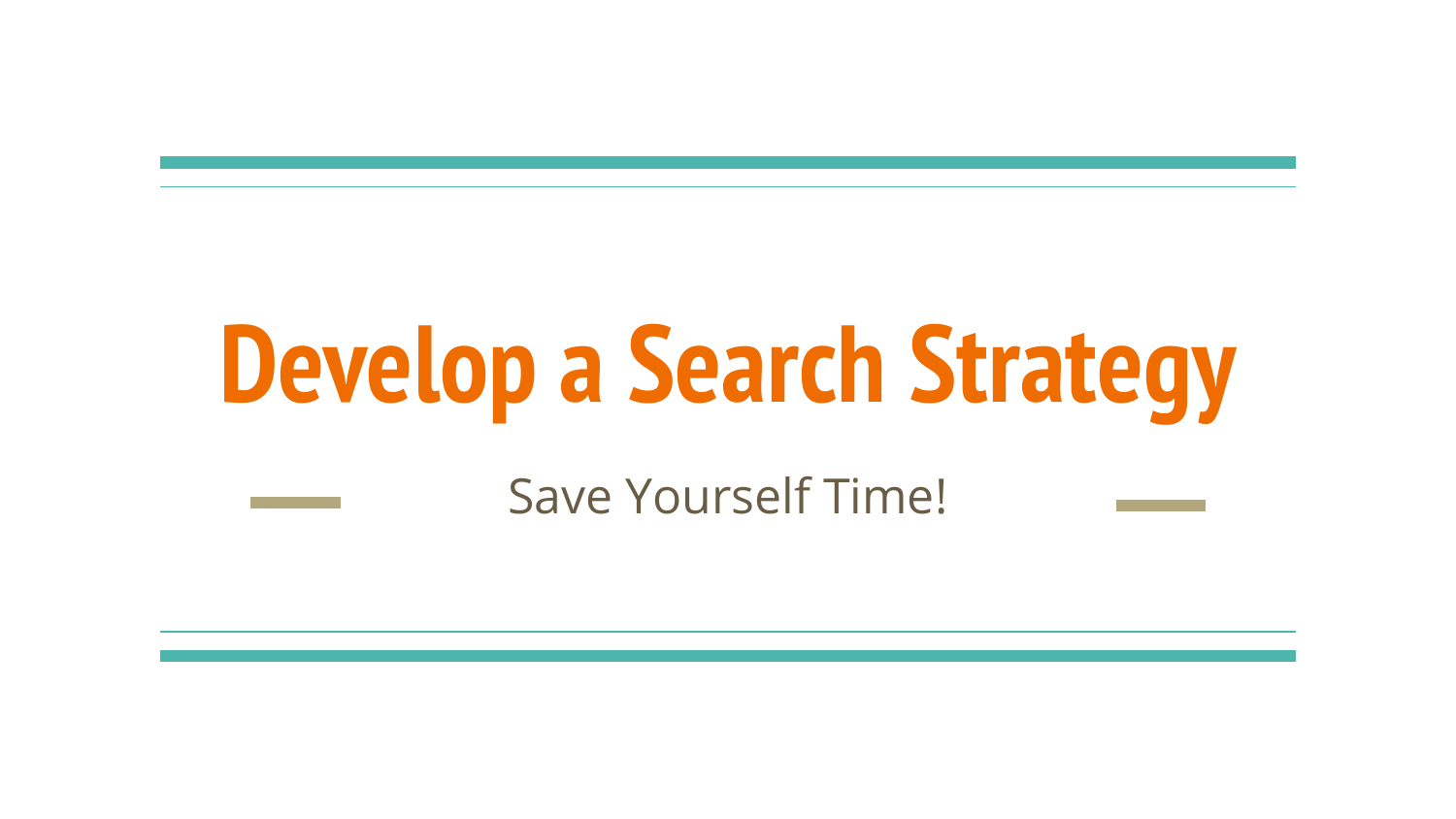### **Understand the Search Process**

Information research is a process of **trial and error**.

- **Brainstorm** search words with a research question in mind **-->**
- **Explore** initial search results (**Google** is ok here!) **-->**
- **Refine** your search, **adding or removing search words** based on your initial search **-->**
- **Conduct** a more targeted search (now in a **library database**) **-->**
- **Repeat one or more steps! -->**

**<-- <-- <--**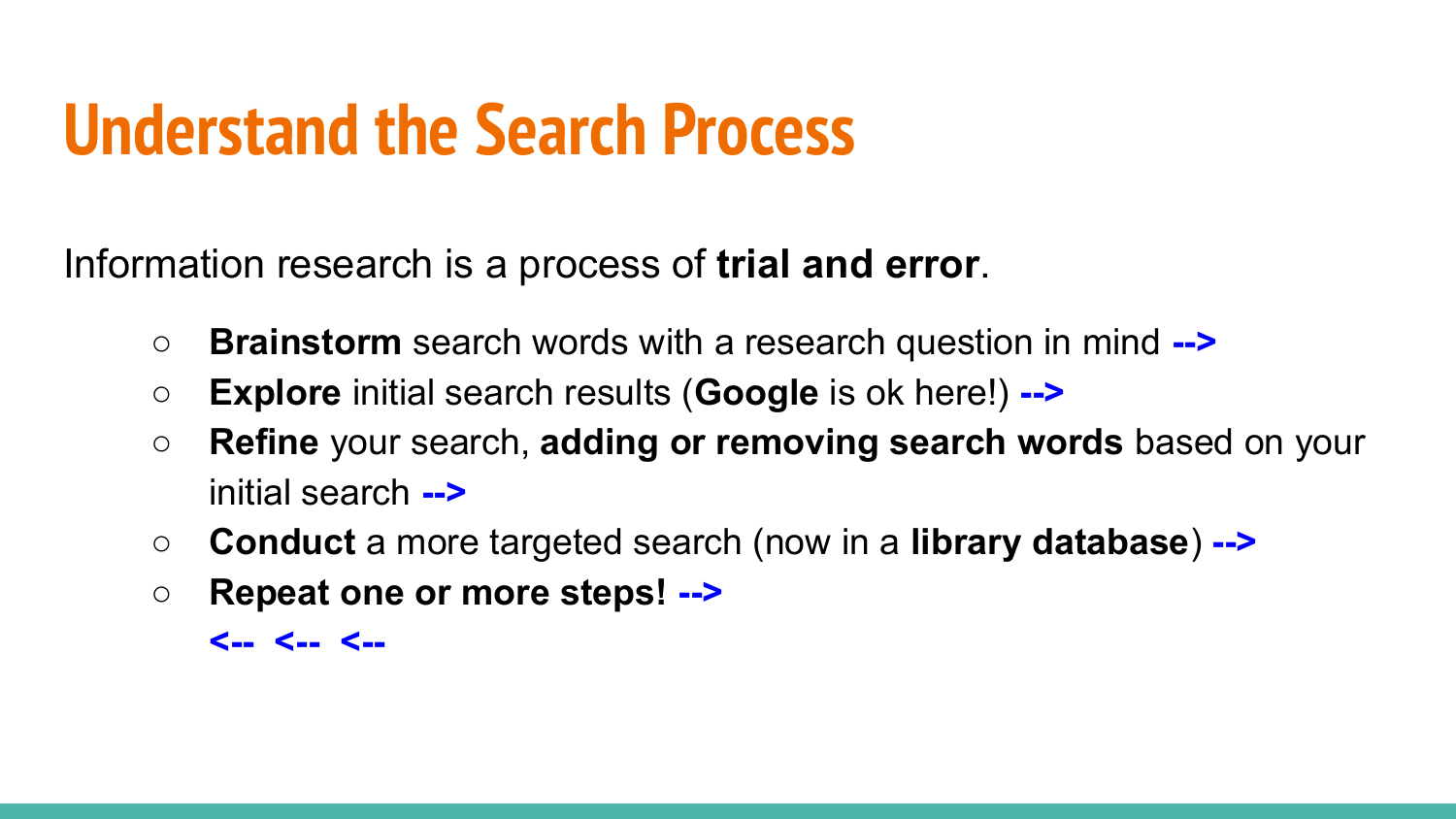## **Construct Your Search Strategy (Example)**

**Research question:** Can LSD be used to help people with posttraumatic stress disorder?

**Step 1:** Break up this research question into **two or three main concepts**. Ignore extraneous words.

- **Concept #1:** lsd
- **Concept #2: posttraumatic stress disorder**

**Step 2:** Conduct an **initial search** with these words, and quickly **scan the results**.

**Step 3:** Using information from your initial search, add **synonyms, acronyms, and variant spellings**.

- **Concept #1:** Isd, psychedelic, mdma
- **Concept #2:** posttraumatic stress disorder, ptsd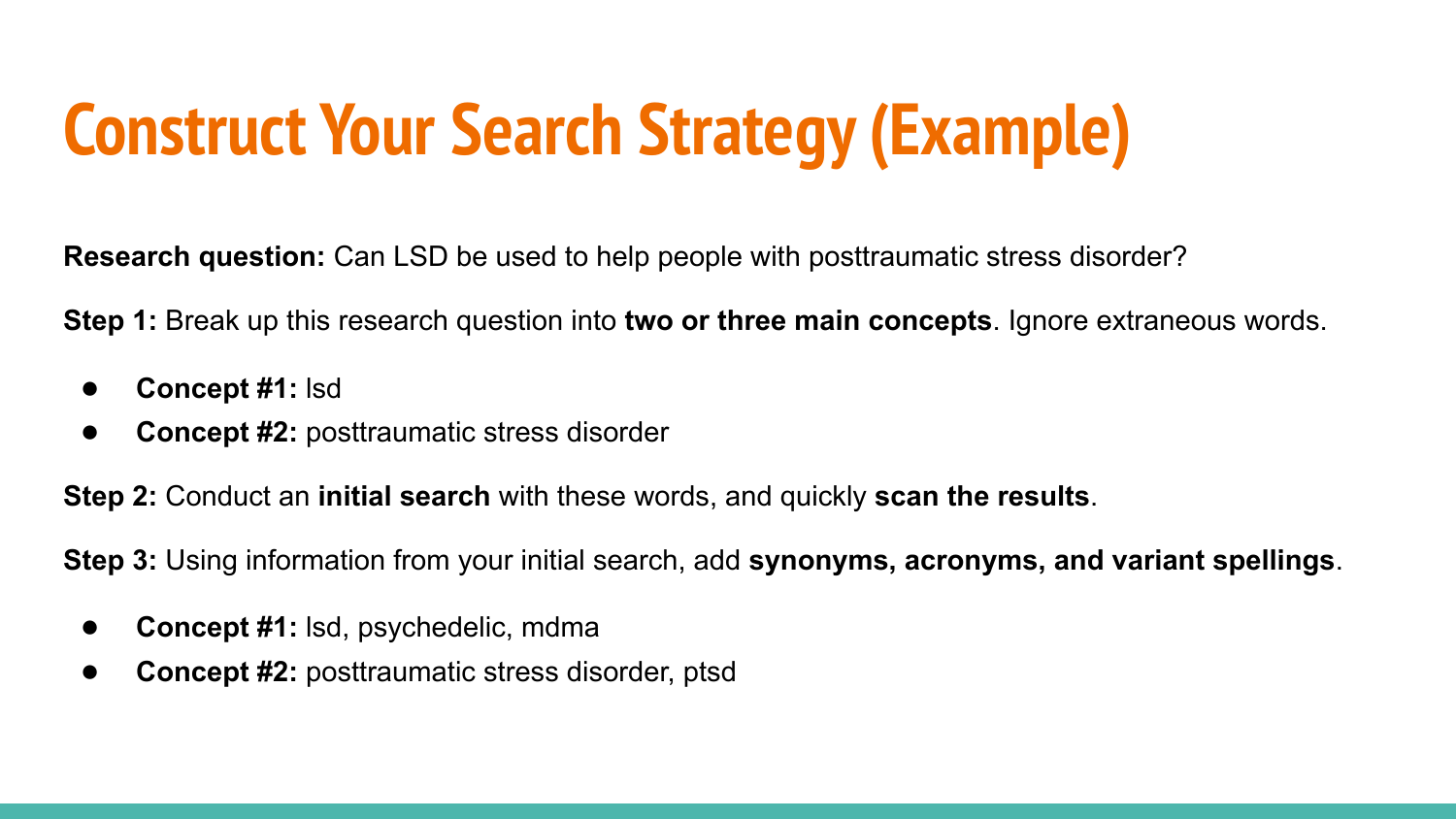#### **Understand the Nuts and Bolts**

- Even if the search engine/database you are using doesn't require you to enter **boolean operators** (essentially the words **AND/OR**), it is still using them behind the scenes. It will help you to **know the logic behind your search.**
- AND gives you results that include **ALL** of your concepts.
- **OR** gives you results that include **ANY** of your concepts.
- Essentially, **you are searching**:

.

(lsd **OR** psychedelic **OR** mdma) **AND** (posttraumatic stress disorder **OR** ptsd)